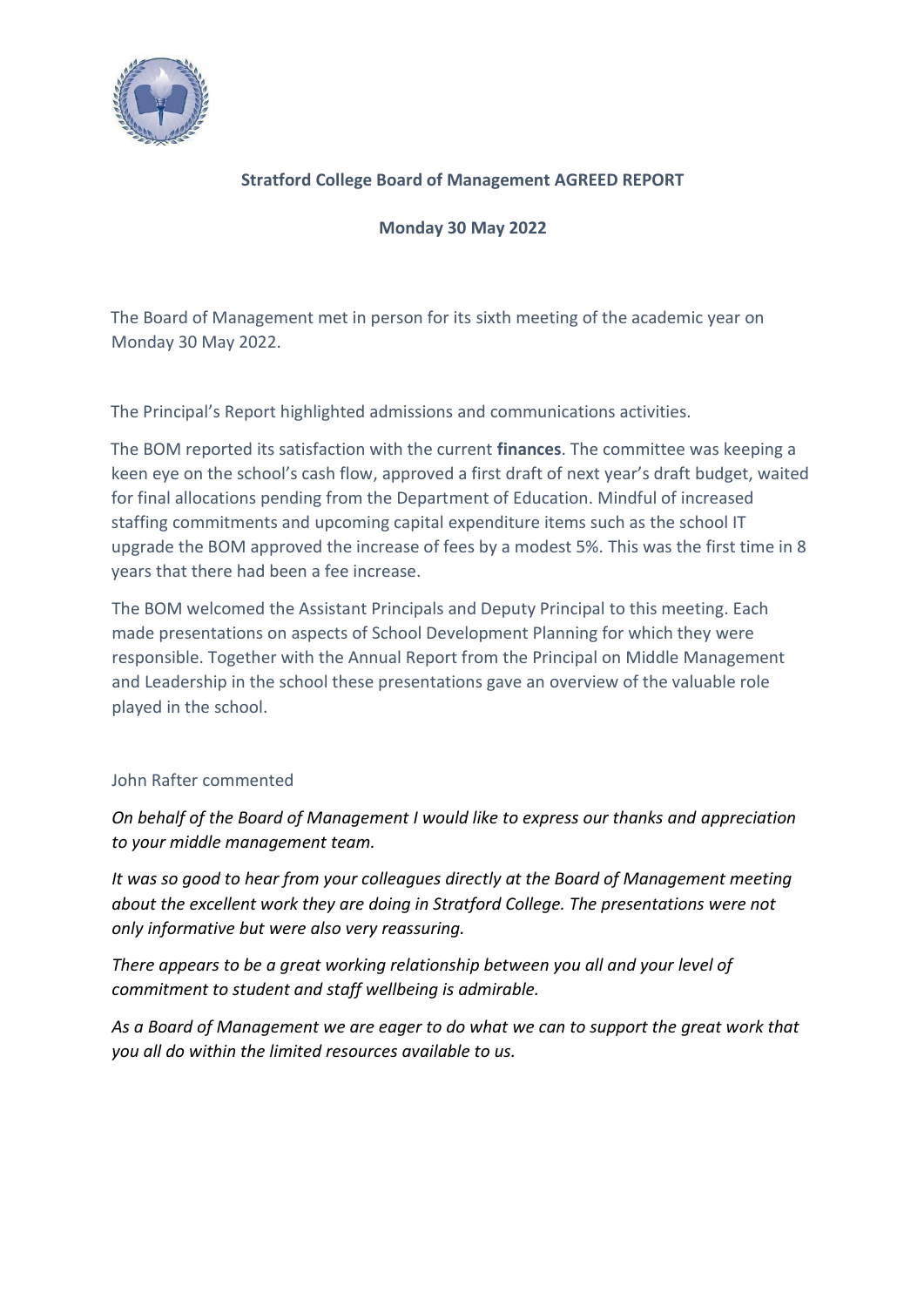

| <b>Group</b>     | <b>Potential Goals</b>                               |  |
|------------------|------------------------------------------------------|--|
| Cultivating a    | ✓<br>Help plan and implement Themed                  |  |
| Culture of       | weeks                                                |  |
| Wellbeing        | $\checkmark$ Help drive lunchtime leagues*           |  |
| for students     | Improve staff morale/team building<br>$\checkmark$   |  |
| and staff        | In tandem with Wellbeing committee                   |  |
|                  | goals                                                |  |
| JC Wellbeing     | $\checkmark$<br>To evaluate the effectiveness of the |  |
| Committee        | Healthy Body, Heathy Mind campaign                   |  |
|                  | $\checkmark$ To decide on a new theme for this year  |  |
|                  |                                                      |  |
| Assessment       | $\checkmark$<br>Be an Academic Mentor: Volunteer to  |  |
| and Target       | help students with a low STEN or CAT                 |  |
| Setting          | or very High CAT score after school*                 |  |
|                  | Help students to set realistic goals per             |  |
|                  | half term*                                           |  |
|                  | $\checkmark$<br>After School Mentoring Programme -   |  |
|                  | academic, social, behavioural mentor                 |  |
|                  | Feedback on staff survey<br>Assessment               |  |
| Sustainability   | Helping staff and students to meet our               |  |
| Goals            | UN Climate Change Goals via our                      |  |
| through          | commitment to maintain our green                     |  |
| Green            | flags                                                |  |
| <b>Schools</b>   | WWGS Feedback suggested global justice               |  |
|                  | focus                                                |  |
| Digital          | Helping to ensure all software is being              |  |
| Planning and     | used effectively                                     |  |
| development      | Developing our IT strategy                           |  |
| of ICT           | $\checkmark$ Student Support                         |  |
| Presentation     | Webinar April 2022. See presentation                 |  |
| on Proposed      |                                                      |  |
| <b>SC Reform</b> |                                                      |  |

| TY          | Key findings & actions for next year              |
|-------------|---------------------------------------------------|
| Evaluation  |                                                   |
| School Self | $\checkmark$ Key findings & actions for next year |
| Evaluation  |                                                   |
| and SIP     |                                                   |
| Student     | $\checkmark$ Review and CPD                       |
| Support     |                                                   |
| Team        |                                                   |

Finally, the BOM approved the Child Protection Oversight Report.